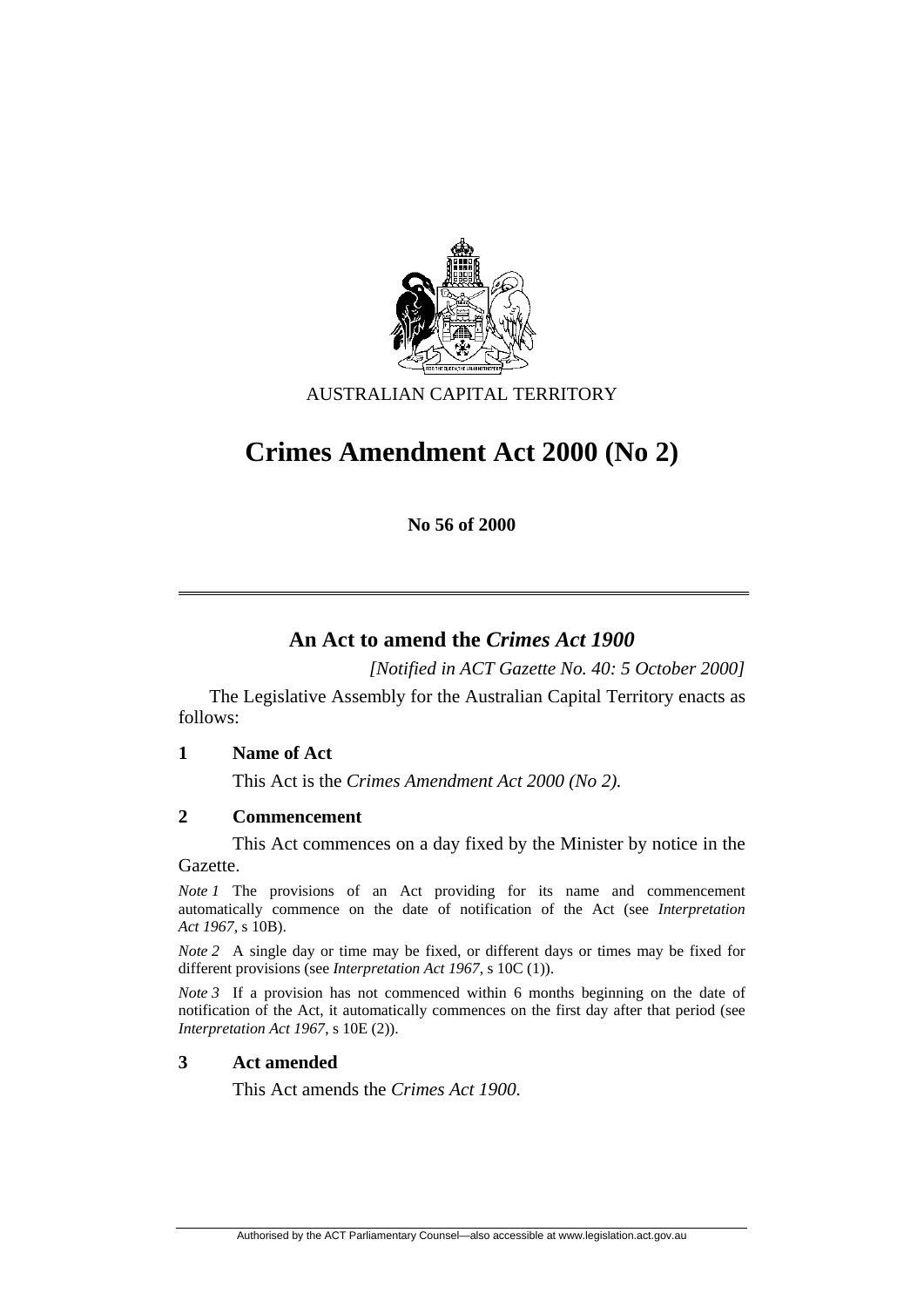#### **4 Insertion**

After section 496 the following section is inserted:

### "**497 Retail supplier of knives to display sign**

"**(1)** A person who sells knives by retail must ensure that a sign complying with subsections (2), (3) and (4) is clearly visible to a person at the place, or each place, where such a sale is made.

Maximum penalty: 5 penalty units.

"**(2)** The sign must display at least the following words in the following sequence:

'It is an offence to sell a knife to a person under the age of 16.

Proof of age may be required.'.

"**(3)** The lettering of the words stated in subsection (2) must be at least 8 mm in height.

"**(4)** The dimensions of the sign must not be less than 210 mm x 145 mm.

"**(5)** Subsection (1) does not apply to a person, or a knife, of a kind specified in, or ascertained in accordance with, the regulations.".